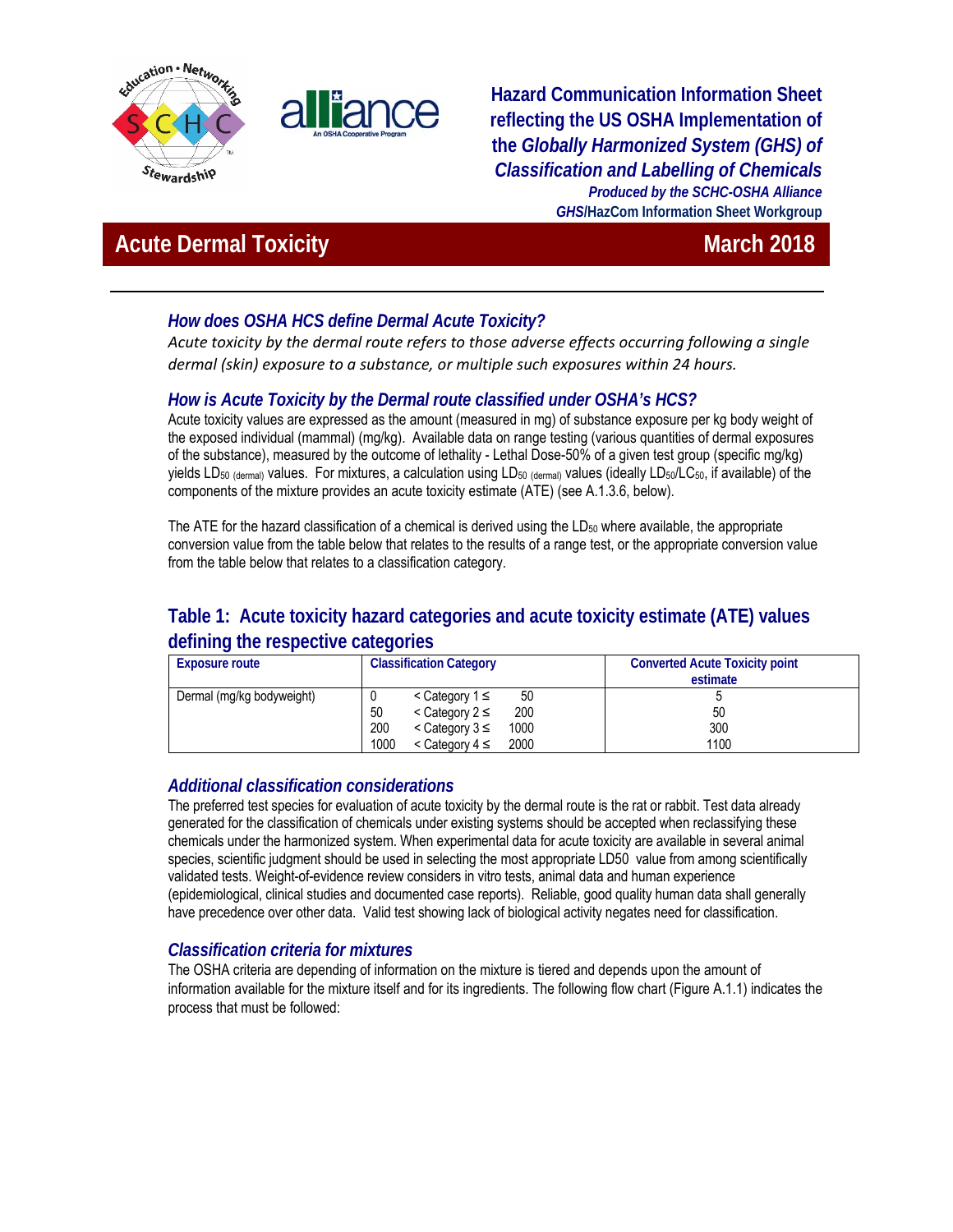#### **Figure A.1.1: Tiered approach to classification of mixtures for acute toxicity**



**Classification of mixtures** for acute toxicity may be carried out for each route of exposure, but is only required for one route of exposure as long as this route is followed (estimated or tested) for all ingredients and there is no relevant evidence to suggest acute toxicity by multiple routes. When there is relevant evidence of acute toxicity by multiple routes of exposure, classification is to be conducted for all appropriate routes of exposure. All available information shall be considered. The pictogram and signal word used shall reflect the most severe hazard category; and all relevant hazard statements shall be used.

**For purposes of classifying the hazards of mixtures in the tiered approach:** (a) The "relevant ingredients" of a mixture are those which are present in concentrations ≥ 1% (weight/weight for solids, liquids, dusts, mists and vapors and volume/volume for gases). If there is reason to suspect that an ingredient present at a concentration < 1% will affect classification of the mixture for acute toxicity, that ingredient shall also be considered relevant. Consideration of ingredients present at a concentration < 1% is particularly important when classifying untested mixtures which contain ingredients that are classified in Category 1 and Category 2; (b) Where a classified mixture is used as an ingredient of another mixture, the actual or derived acute toxicity estimate (ATE) for that mixture is used when calculating the classification of the new mixture using the formulas in A.1.3.6.1 and A.1.3.6.2; (c) If the converted acute toxicity point estimates for all ingredients of a mixture are within the same category, then the mixture should be classified in that category. (d) When only range data (or acute toxicity hazard category information) are available for ingredients in a mixture, they may be converted to point estimates in accordance with Table 1 when calculating the classification of the new mixture using the formulas in A.1.3.6.1 and A.1.3.6.2 of 29 CFR 1910.1200.

### **Classification of mixtures where acute toxicity test data are available for the complete mixture**

Where the mixture itself has been tested to determine its acute dermal toxicity, it is classified according to the same criteria as those used for substances, presented in Table A.1.2. If test data for the mixture are not available, the procedures presented below must be followed.

### **A.1.3.5 Classification of mixtures where acute toxicity test data are not available for the complete mixture: bridging principles**

Where the mixture itself has not been tested to determine its acute dermal toxicity, but there are sufficient data on both the individual ingredients and similar tested mixtures to adequately characterize the hazards of the mixture,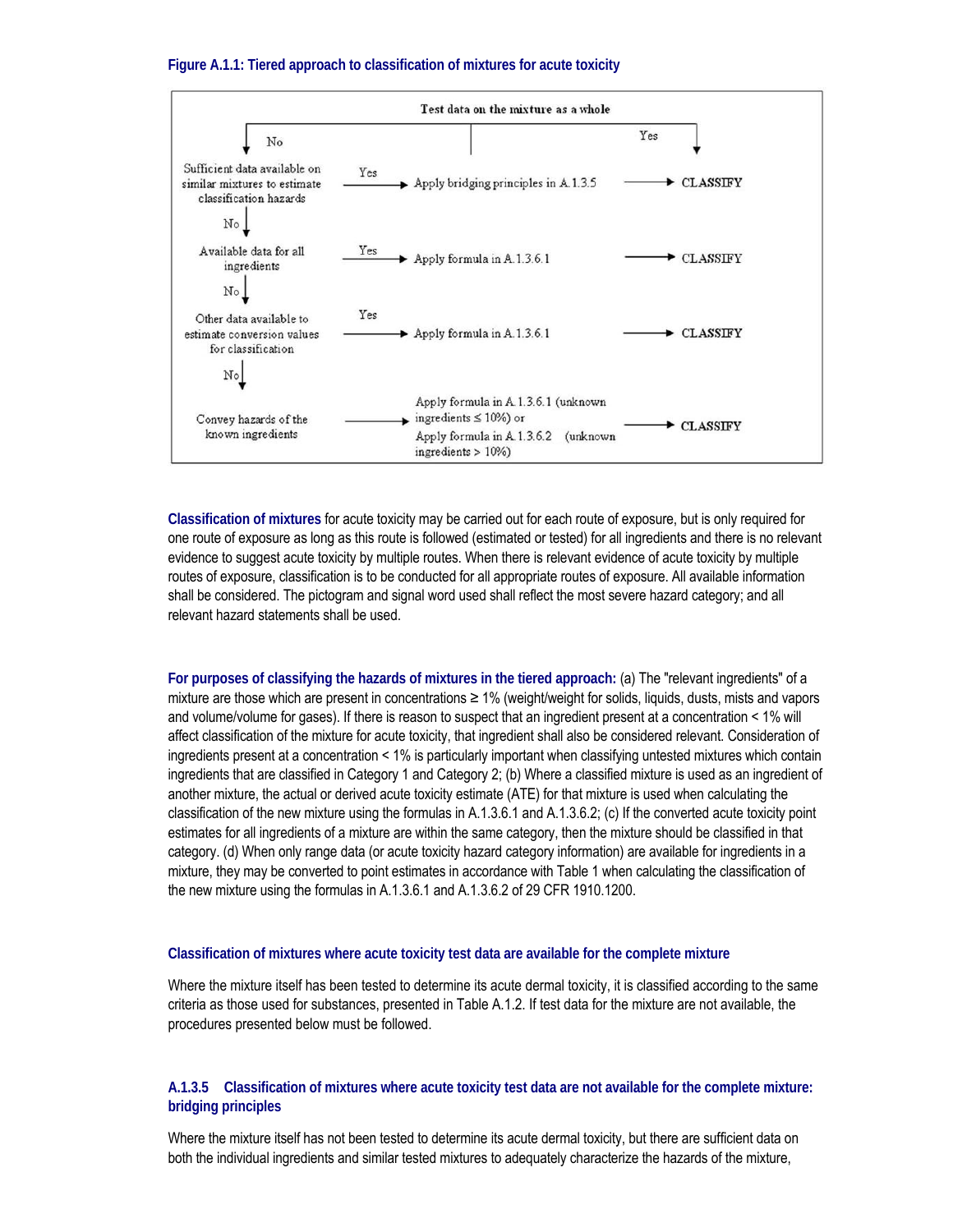these data will be used in accordance with the following bridging principles: Dilution, Batching, Concentration of mixtures, Interpolation within one toxicity category, Substantially similar mixtures, and Aerosols.

#### **A.1.3.6 Classification of mixtures based on ingredients of the mixture (additivity formula)**

#### **A.1.3.6.1** *Data available for all ingredients*

The acute toxicity estimate (ATE) of ingredients is considered as follows: (a) Include ingredients with a known acute toxicity, which fall into any of the acute toxicity categories, or have a dermal LD<sub>50</sub> greater than 2000 but less than or equal to 5000 mg/kg body weight (or the equivalent dose for inhalation); (b) Ignore ingredients that are presumed not acutely toxic (e.g., water, sugar); (c) Ignore ingredients if the data available are from a limit dose test (at the upper threshold for Category 4 for the appropriate route of exposure as provided in the flow chart above) and do not show acute toxicity.

Ingredients that fall within the scope of this paragraph are considered to be ingredients with a known acute toxicity estimate (ATE). The ATE of the mixture is determined by calculation from the ATE values for all relevant ingredients according to the following formula below for dermal, dermal or inhalation toxicity:

$$
\frac{100}{\text{ATEmix}} = \sum_{n} \frac{\text{Ci}}{\text{ATE}_{i}}
$$

where:

 $C_i$  = concentration of ingredient i

n ingredients and i is running from 1 to n

 $ATE<sub>i</sub>$  = acute toxicity estimate of ingredient i

#### **A.1.3.6.1.2** *Data are not available for one or more ingredients of the mixture*

Where an ATE is not available for an individual ingredient of the mixture, but available information provides a derived conversion value, the formula in A.1.3.6.1 of 29 CFR 1910.1200 may be applied. This information may include evaluation of: (a) Extrapolation between dermal, dermal and inhalation acute toxicity estimates. Such an evaluation requires appropriate pharmacodynamic and pharmacokinetic data; (b) Evidence from human exposure that indicates toxic effects but does not provide lethal dose data; (c) Evidence from any other toxicity tests/assays available on the substance that indicates toxic acute effects but does not necessarily provide lethal dose data; or (d) Data from closely analogous substances using structure/activity relationships.

This approach requires substantial supplemental technical information, and a highly trained and experienced expert, to reliably estimate acute toxicity. In the event that an ingredient with unknown acute toxicity is used in a mixture at a concentration ≥ 1%, and the mixture has not been classified based on testing of the mixture as a whole, the mixture cannot be attributed a definitive acute toxicity estimate. In this situation the mixture is classified based on the known ingredients only. (Note: A statement that x percent of the mixture consists of ingredient(s) of unknown toxicity is required on the label and safety data sheet in such cases). If the total concentration of the relevant ingredient(s) with unknown acute toxicity is ≤ 10% then the formula presented in A.1.3.6.1 of 29 CFR 1910.1200 must be used. If the total concentration of the relevant ingredient(s) with unknown acute toxicity is > 10%, the formula presented in A.1.3.6.1 of 29 CFR 1910.1200 is corrected to adjust for the percentage of the unknown ingredient(s) as follows:

$$
\frac{100 - \left(\sum C_{unknown} \text{ if } > 10\%\right)}{\text{ATE}_{mix}} = \sum_{n} \frac{Ci}{ATE_{i}}
$$